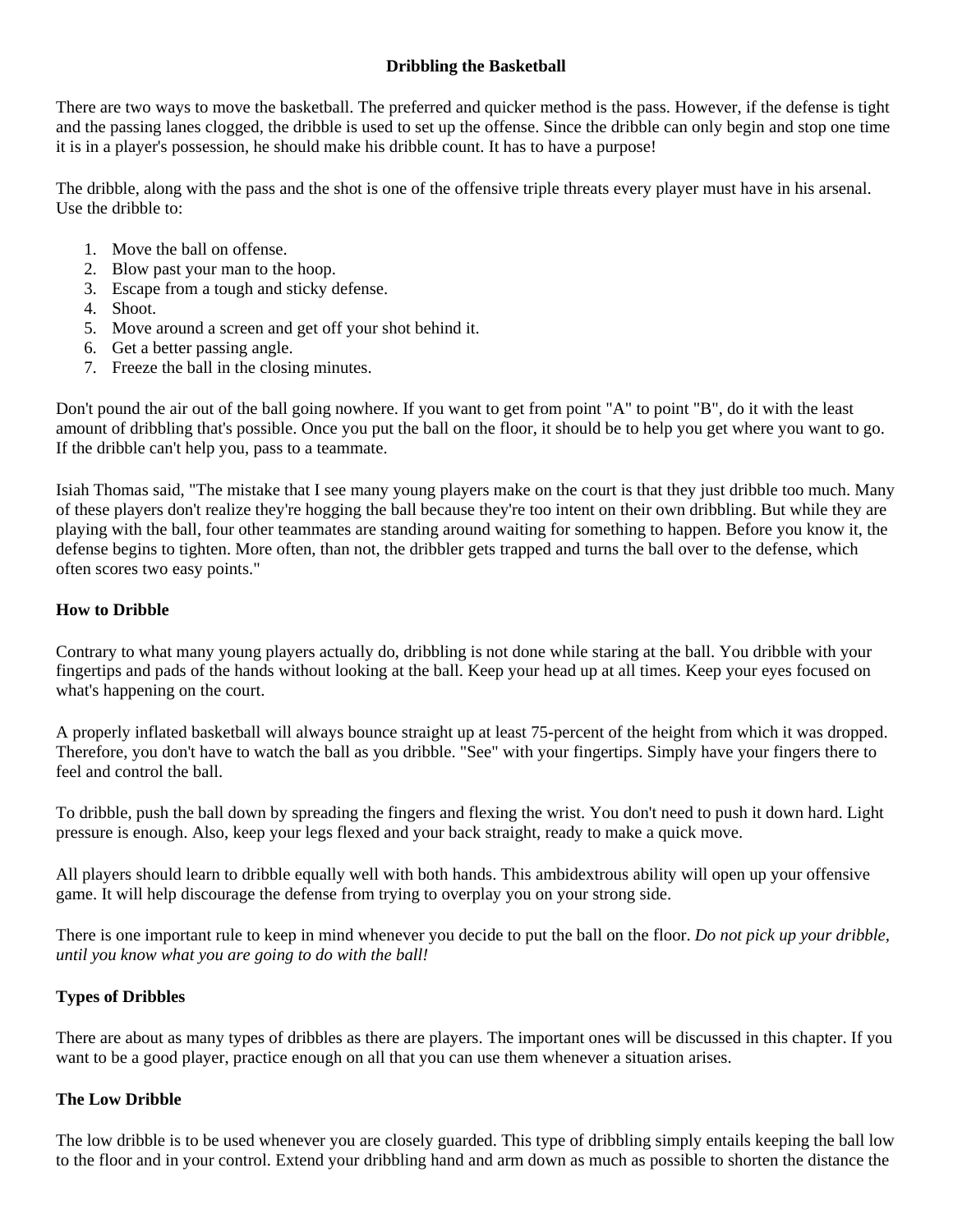ball has to travel. Keep the elbow of your dribbling hand close in at your side. Dribble the ball on the side of your body away from the defender. The palm of your dribbling hand is kept over the ball. Don't watch the ball as you dribble. Look over the court and prepare your options. Use your other forearm to shield the ball from the defender. While being tightly guarded, be careful not to blatantly push or shove the defender with your forearm.

# **The Speed Dribble**

Once you're in the open court, you need to go as fast as you can with the ball while still remaining in control of the ball and your body. Since you are not tightly guarded, keeping the ball from the defenders is not a priority here; however, maintaining top speed is a priority.

To run fast and dribble at the same time, push the ball out in front of you at waist height and run after it. Keep your head up so you can see the entire court, your teammates, and whatever defenders are in front of you. The faster you run, the farther out in front of you the ball has to be pushed. With this type of dribble, your hand is not directly over the ball as in the low dribble, but behind it (at nearly a 45-degree angle to the floor) so you can push the ball hard and in front of you with your arm completely extended.

The speed dribble requires a high dribble, but make sure that the bounce is not higher than hip level, else you may lose control of the ball as you sprint down court.

# **The Change-Of-Pace Dribble**

This dribble is one of the most common and is used to make the defender think that you're slowing down or going to pick up your dribble and stop.

When your man is closely guarding you, slow your dribble down and almost come to a stop. Straighten up your back as if you are looking for a teammate to pass to, but still keep your dribble.

Once the man guarding you loosens up his defense, quickly bend over, dribble the ball out hard and long. Explode by him at top speed, protecting the ball with your free hand as you move around him. The dribbling hand slides from the top of the ball to behind it, to nearly a 45-degree angle to the floor.

# **The Crossover Dribble**

The crossover dribble requires dribbling with one hand, then as you get close to your defender, pushing the ball out in front of you, over to the other hand, and exploding past him. This move is a good way to lose your defender, but, since the ball is unprotected as you make the crossover, it can be stolen by the defense if the move isn't done smoothly.

Keep the ball low as you dribble. If you are dribbling with your right hand, once you get close to the defender, bounce it over to your left side near your left foot. The right hand must be kept on the side of the ball in order to push it over. Keep your left hand ready to receive the ball, with your palm held perpendicular to the floor for a split second to stop the movement of the ball and then push the ball out in front of you. Stay low, shifting your weight by pushing toward your new direction with the inside of your right foot. Lower your right shoulder and use your trunk to protect the ball from the defense. Cut as close to your defender as possible. For best results, combine the crossover dribble with a change of pace.

# **The Between-The-Legs Dribble**

This dribble is a quick way to move the ball from one hand to the other when you are closely guarded or when being overplayed and you want to change dribbling direction.

Let's assume you are dribbling with your right hand and want to change over to your left. Keep your dribble low. On the last dribble you take before the changeover, put your right hand laterally on the outside of the ball and push it hard between your spread legs. You left hand must be close to your legs to receive the ball with the fingers spread out and pointed to the floor. Continue dribbling with your left hand.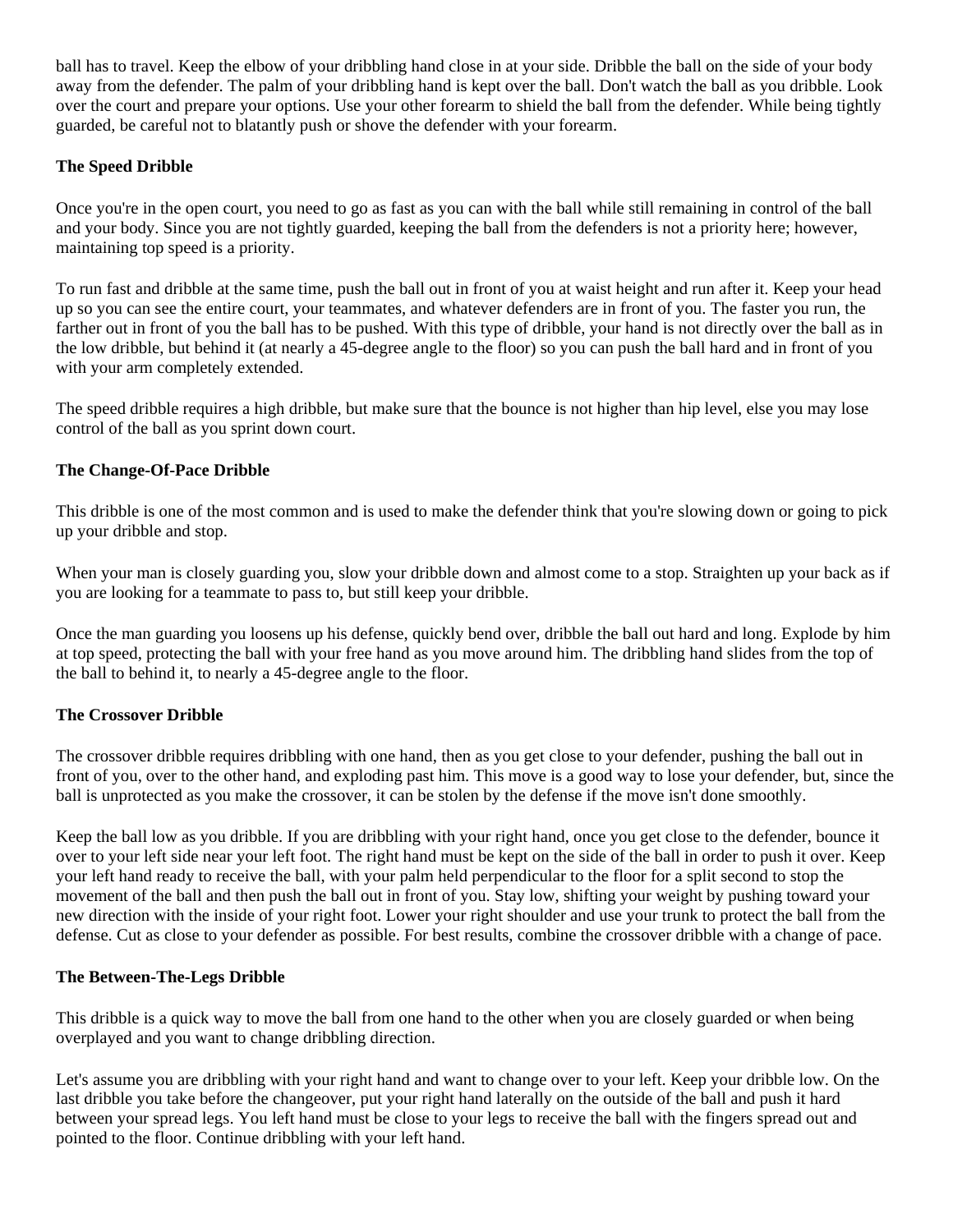## **The Reverse Dribble**

This dribble is another to be used when you are closely guarded. Its major drawback is that the dribbler will momentarily lose sight of his own teammates and other defenders while the move is being made.

As you move toward the defender, stop hard for about a half second. Using your left foot as the pivot (assuming you are dribbling right handed), stay low and turn your back on your defender. To do this, without walking, move your right leg, right shoulder, and head to the left while pivoting on your left foot. Keep dribbling with your right hand as you pivot on your left foot. To maintain proper balance, don't keep your feet close to each other as you pivot. The right foot must be turned and pointed quickly in the new direction to assist the rest of your body in making the turn. For quick execution of the move, swing your right arm and shoulder to help with your rotation. Shift the right hand from the top of the ball over to your right side, pushing the ball from the side and swinging it around. Slap the ball hard on the floor with your first bounce. It must pass laterally over your left foot. The dribble is then continued with the left hand.

## **The Half-Reverse Dribble**

Start the move just as you would the normal reverse dribble. Make a 90-degree turn and then come back to your original position. To be effective, the move must be done quickly. Keep your palm on the side of the ball for the first 90-degree turn and then switch it to the other side of the ball when you bring it back to the starting position.

## **The Hockey Dribble**

The hockey dribble is a staggered dribble move, used to throw off a defender, that combines a head-and-shoulder fake and a change of pace. To make this move, stay low and keep the ball at your side. As you get close to the defender, make small "stutter" steps (short, quick, parallel steps) with your feet. At the same time make head-and-shoulder fakes to confuse the defense. If you are dribbling with your right hand, fake to the left with your left foot and left shoulder, continuing your dribble at the same time. Then quickly cut back, pick up speed, and push the ball out with your right hand. Move past the defender with your right leg leading the way. In some situations you may want to also use a crossover dribble to get by your man.

## **The Behind-The-Back Dribble**

As you approach the defender on the right side, change your direction slightly to the left to make the move past the defender on your left. After you have taken your last dribble with your right hand, slide your palm over and then outside on the ball, swinging it behind and across your lower back, pushing the ball to your left side.

End the movement of your right arm as close to your left hip as possible. This will give you the most ball control. Once you have control of the ball with your left hand, increase your tempo as you make the first dribble.

To make this move work really well, it's important that the first bounce on the left side be made way out in front and to the side of the left foot.

# **The Backup Dribble**

This is mainly a dribbling move used to escape a dangerous defensive situation. When dribbling with your right hand, turn your shoulder to the defender, push back on your left foot away from the defender, and simultaneously make a dribble back. Protect the ball with your left shoulder and arm.

## **Ball Handling & Dribble Drills**

Dribbling is a skill that is only developed after many hours of having the ball in your hands. As with all offensive basketball moves, your dribbling skills will only improve through hard work.

When you practice dribbling, avoid as much as possible the temptation to look at the ball. An excellent drill for beginners is to simply take a basketball with you everywhere you go. Dribble the ball as you walk to school or go visit a friend. The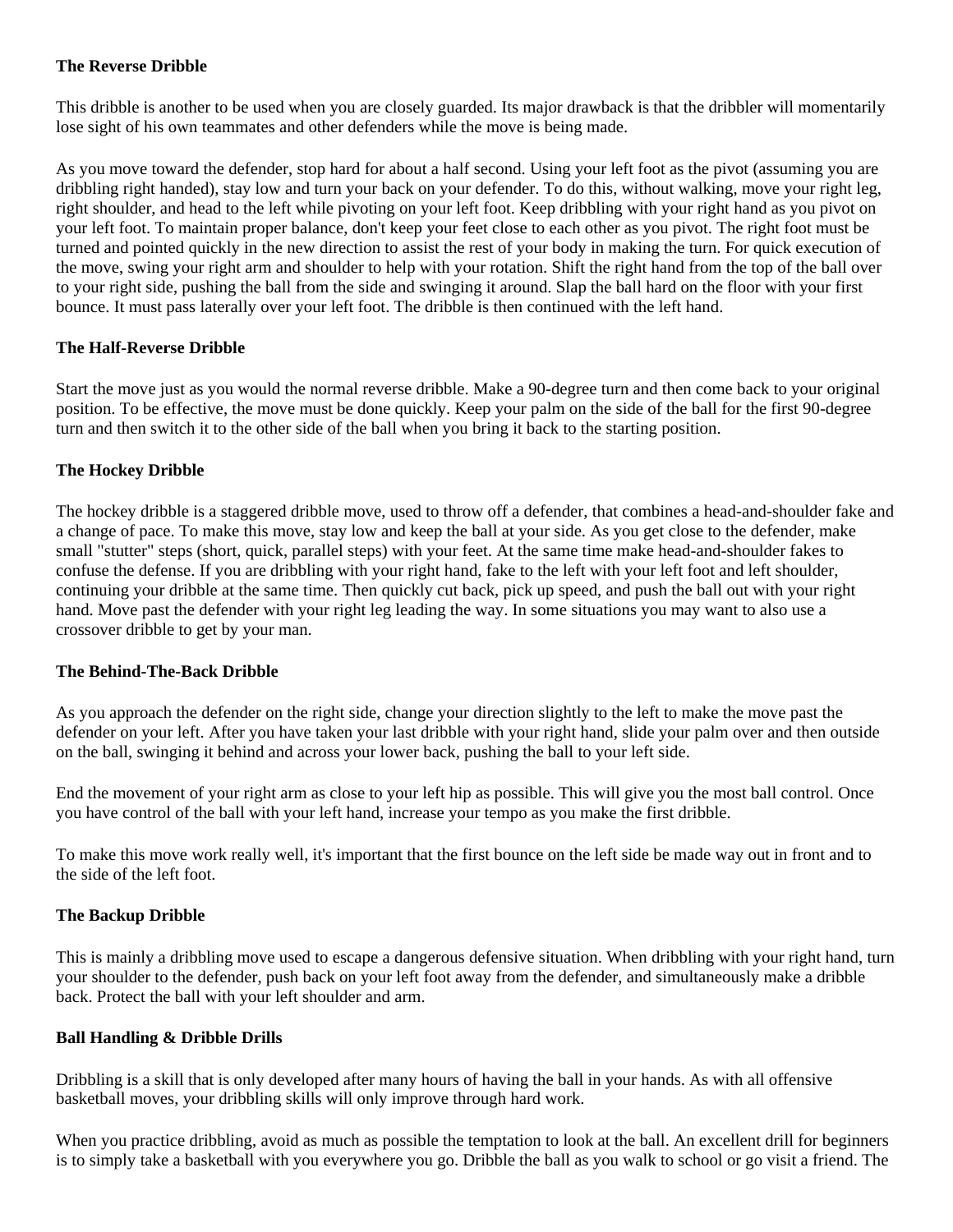next time you go out for a jog, take the ball with you and dribble it the entire distance. After some time you'll be dribbling the ball without looking at it because you've made it such a natural and instinctive act that you don't even think about.

Once you are adept with dribbling the ball without looking at it, start to work on the specific dribbling maneuvers (behindthe- back dribble, between-the-legs dribble, etc.) to perfect your court skills. It's important to remember that you first have to learn the actual dribbling mechanics of each move before trying to make the dribble move at game speed.

Practice them slowly, first. Increase the speed little by little after becoming comfortable with the ball at a slow speed. Following are some simple ball handling drills that you can work on by yourself.

## **Around The Legs**

Keep your feet shoulder's width apart. Flex your knees and bend over at your waist. Holding the ball in your right hand, move it between your legs and around your left knee. Pick the ball up with your left hand, swing it around the front of your left knee and back to your right hand. Repeat. Do 20 repetitions of this drill on your left leg and then repeat it on your right leg.

### **Around The Knees**

Keep your feet a few inches apart, flex your knees, and bend at the waist. Holding the ball in your right hand, pass it behind your knees to your left hand. Pass the ball around the front of your knees with your left hand to your right hand. Repeat the drill 20 times going in one direction as quickly as possible. Change direction and repeat the drill again.

### **Around The Waist**

Stand up straight with your feet a shoulder's width apart. Hold the ball at waist level in your right hand and pass it behind your back as far as possible to your left hand. Pass the ball around the front of your waist as far as possible to your right hand. Repeat the drill 20 times going as quickly as possible. Change direction and repeat the drill again.

## **The Figure-8**

Keep your feet spread wider than a shoulder's width, flex your knees, and bend forward at the waist. Holding the ball at knee level in your right hand, pass it behind your left leg to your left hand. Pass it around the front of your left leg to behind your right knee to your right hand. Pass it around the front of your right knee to the back of your left knee. Repeat the drill 15 times going as quickly as possible. Change direction and repeat the drill. Don't watch the ball!

#### **Figure-8 With Drop In The Middle**

This drill is done exactly as the figure-8, except each time that you bring the ball between your legs from the front, drop it. Picking it up on the bounce, continue the drill as before. Repeat the drill 15 times going as quickly as possible. Change direction and repeat the drill. Don't watch the ball!

#### **Between-The-Legs Run**

This ball-handling drill is a good prelude to the between-the- legs dribbling drill. Assume a crouched position and begin moving slowly down court. As you move, pass the ball quickly from your right hand between your legs to the back of your left leg to your left hand. With the left hand, pass the ball around the front of your left leg, between your legs to the back of your right leg to your right hand. Repeat the drill continuously while moving down court.

#### **Between-The-Legs Bounce And Catch**

Holding the ball over your head with two hands, spread your feet slightly further than shoulder's width. Swing the ball forward and bounce it on the floor between your legs near your heels. Swing your arms back quickly and catch the ball with your two hands as it bounces up toward your hips. Repeat this drill 15 times as quickly as possible.